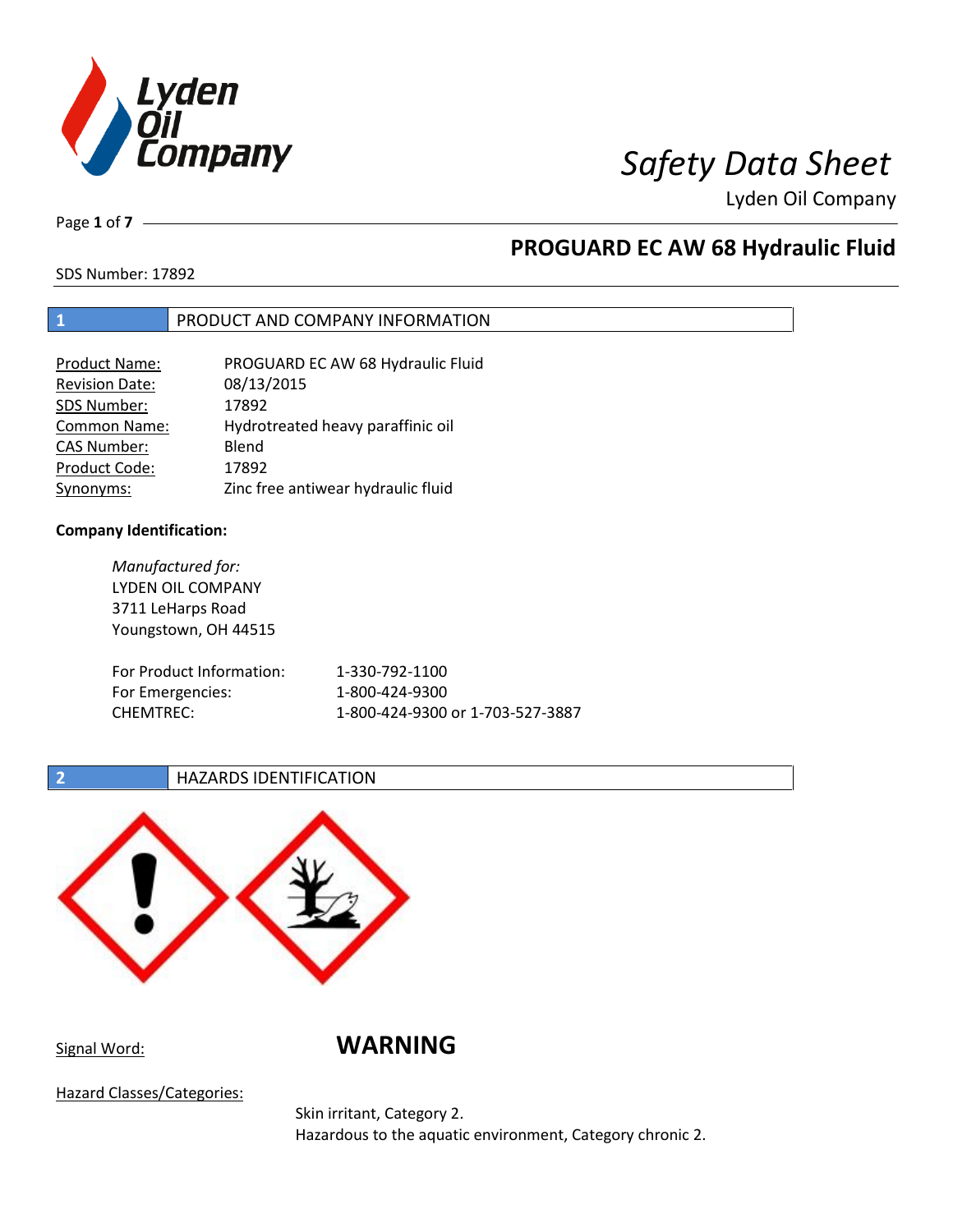

SDS Number: 17892

Page **2** of **7**

# **PROGUARD EC AW 68 Hydraulic Fluid**

| Hazard Statement(s):       | H315: Causes skin irritation.<br>H411: Toxic to aquatic life with long-lasting effects. |
|----------------------------|-----------------------------------------------------------------------------------------|
| Precaution Statement(s):   |                                                                                         |
|                            | P101: If medical advice is needed, have product container or label at<br>hand.          |
|                            | P102: Keep out of reach of children.                                                    |
|                            | P103: Read label before use.                                                            |
|                            | P302+352: IF ON SKIN: Wash with plenty of water                                         |
|                            | P273: Avoid release to the environment.                                                 |
| Other Hazard Statement(s): |                                                                                         |
|                            | Denasted slip sentest mau cause demonitie an an alleges                                 |

Repeated skin contact may cause dermatitis or an oil acne.

### **3** COMPOSITION / INFORMATION ON INGREDIENTS

Ingredients:

*Mixture of the substances listed below with nonhazardous additions.*

| <b>Chemical Name</b>                                      | <b>CAS Number</b> | Percentage |
|-----------------------------------------------------------|-------------------|------------|
| Distillates (petroleum), solvent-dewaxed heavy paraffinic | 64742-65-0        | >98        |
| Additives                                                 | N/A               |            |

*\*Any concentration shown as a range is to protect confidentiality or is due to batch variation.*

| $\overline{4}$ | <b>FIRST AID MEASURES</b>                                                                                         |
|----------------|-------------------------------------------------------------------------------------------------------------------|
|                | Description of First Aid Measures:                                                                                |
| Inhalation:    | If symptoms develop, move victim to fresh air. If symptoms persist,<br>obtain medical attention.                  |
| Skin Contact:  | Wash with soap and water. Remove contaminated clothing and wash<br>before reuse. Get medical attention if needed. |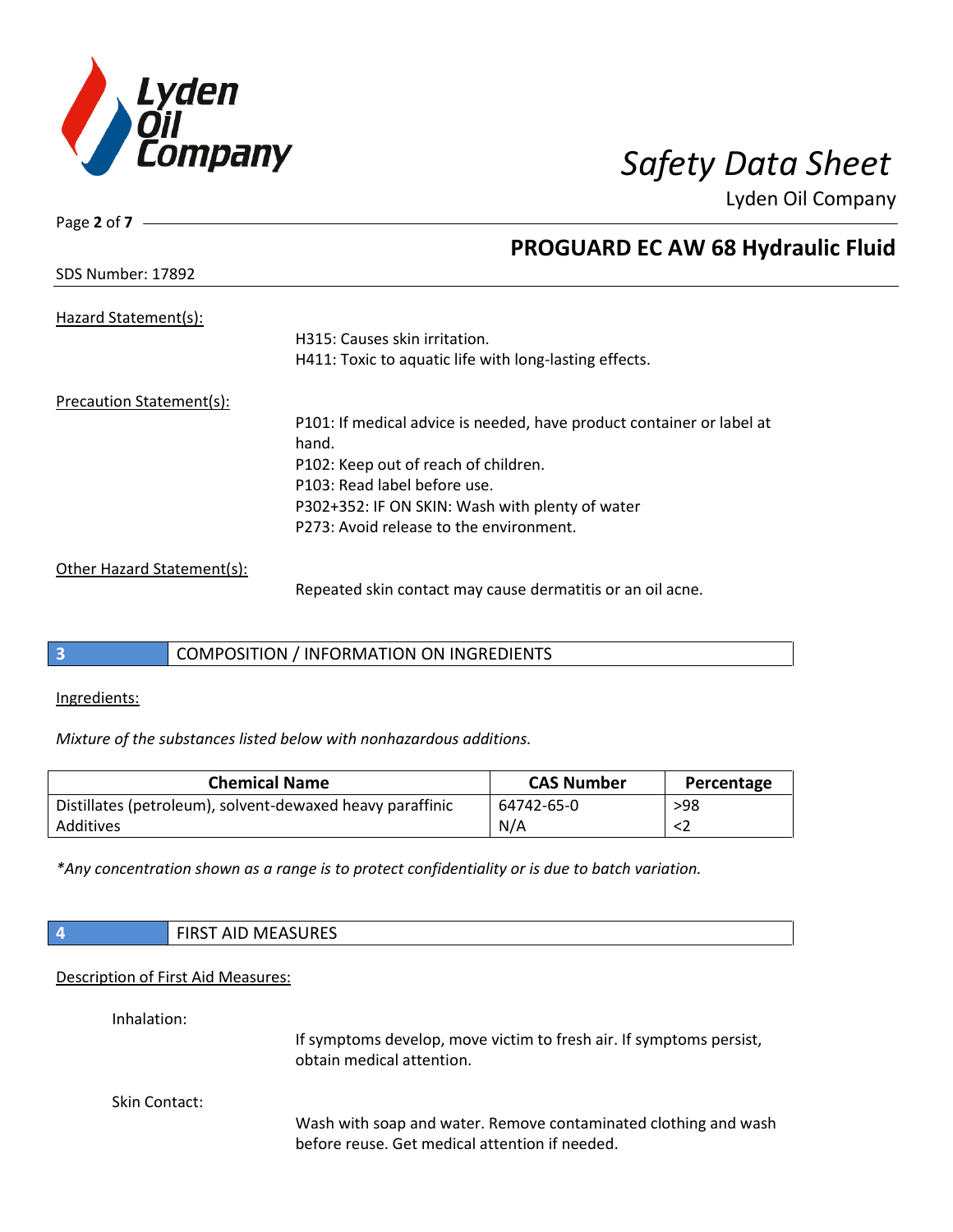

| Page 3 of $7 -$                               |                              |                                                                                                                                                                                                   |
|-----------------------------------------------|------------------------------|---------------------------------------------------------------------------------------------------------------------------------------------------------------------------------------------------|
|                                               |                              | <b>PROGUARD EC AW 68 Hydraulic Fluid</b>                                                                                                                                                          |
| SDS Number: 17892                             |                              |                                                                                                                                                                                                   |
| Eye Contact:                                  |                              |                                                                                                                                                                                                   |
|                                               |                              | Rinse opened eye for several minutes under running water. If<br>symptoms persist, consult medical attention.                                                                                      |
| Ingestion:                                    | attention.                   | Rinse mouth with water. If symptoms develop, obtain medical                                                                                                                                       |
| Symptoms and Effects, both acute and delayed: |                              | No further relevent data available.                                                                                                                                                               |
| <b>Recommended Actions:</b>                   |                              | Treat symptomatically. Call a doctor or poison<br>control center for guidance.                                                                                                                    |
| 5                                             | FIRE FIGHTING MEASURES       |                                                                                                                                                                                                   |
| Recommended Fire-Extinguishing Equipment:     |                              | Use dry powder, foam, or carbon dioxide fire<br>extinguishers. Water may be ineffective in fighting<br>an oil fire unless used by experienced fire fighters.                                      |
| Possible Hazards During a Fire:               |                              | Hazardous combustion products may include: A<br>complex mixture of airborne solid and liquid<br>particulates and gases (smoke). Carbon monoxide.<br>Unidentified organic and inorganic compounds. |
| Recommendations to Firefighters:              |                              | No special measures required.                                                                                                                                                                     |
|                                               | ACCIDENTAL DELEACE MEACLIDEC |                                                                                                                                                                                                   |

### **6** ACCIDENTAL RELEASE MEASURES

Personal Precautions:

I

Avoid contact with skin, eyes, and clothing. Keep away from sources of ignition.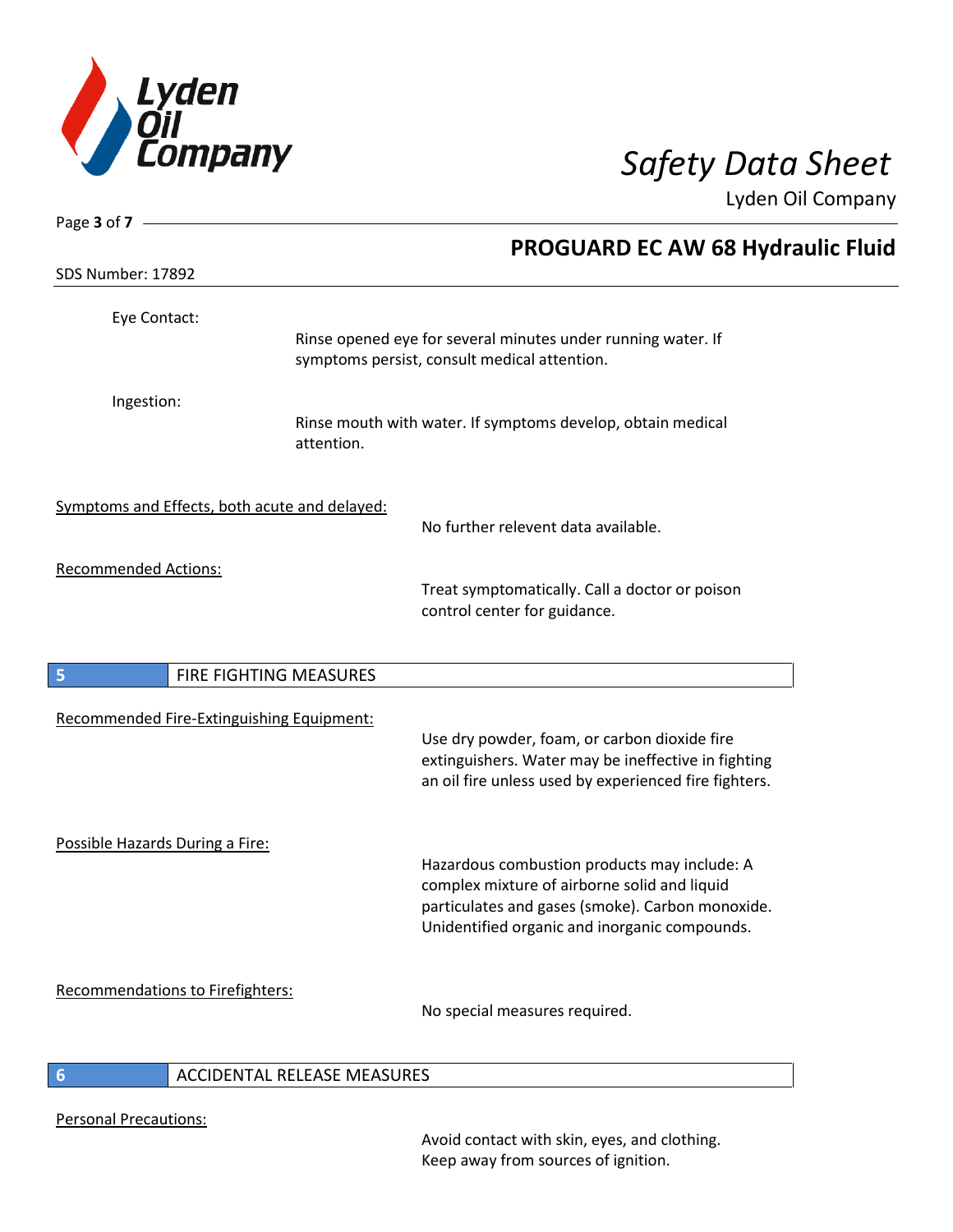

| Page 4 of 7 —                     |                                                                                                   |                                                                                          |
|-----------------------------------|---------------------------------------------------------------------------------------------------|------------------------------------------------------------------------------------------|
|                                   |                                                                                                   | <b>PROGUARD EC AW 68 Hydraulic Fluid</b>                                                 |
| SDS Number: 17892                 |                                                                                                   |                                                                                          |
| <b>Emergency Procedures:</b>      |                                                                                                   |                                                                                          |
|                                   |                                                                                                   | Contain spilled material, collect in suitable and<br>properly labeled containers.        |
| <b>Environmental Precautions:</b> |                                                                                                   |                                                                                          |
|                                   |                                                                                                   | Do not allow to reach sewage system or any water                                         |
|                                   |                                                                                                   | course.<br>Do not allow to enter ground waters.                                          |
|                                   |                                                                                                   |                                                                                          |
| Cleanup Procedures:               |                                                                                                   | Pick up excess with inert absorbant material.                                            |
| 7                                 | <b>HANDLING AND STORAGE</b>                                                                       |                                                                                          |
| <b>Handling Precautions:</b>      |                                                                                                   |                                                                                          |
|                                   |                                                                                                   | Handle with care and avoid spillage on the floor.                                        |
|                                   |                                                                                                   | Do not cut, weld, drill, grind, braze, or solder<br>container.                           |
|                                   |                                                                                                   |                                                                                          |
| <b>Storage Requirements:</b>      |                                                                                                   |                                                                                          |
|                                   |                                                                                                   | Keep container tightly sealed.<br>Keep away from sources of ignition.                    |
|                                   |                                                                                                   |                                                                                          |
| 8                                 | EXPOSURE CONTROLS / PERSONAL PROTECTION                                                           |                                                                                          |
| <b>Exposure Limits:</b>           |                                                                                                   |                                                                                          |
|                                   |                                                                                                   | -64742-65-0 Distillates (petroleum), solvent-dewaxed heavy paraffinic (>98%):            |
|                                   | ACGIH TLV - Long-term value: 5mg/m <sup>3</sup><br>OSHA PEL - Long-term value: 5mg/m <sup>3</sup> |                                                                                          |
| <b>Engineering Controls:</b>      |                                                                                                   | All ventilation should be designed in accordance<br>with OSHA standard (29 CFR 1910.94). |
| Personal Protective Equipment:    |                                                                                                   |                                                                                          |

Wash hands before breaks and at the end of work. Use safety glasses and gloves.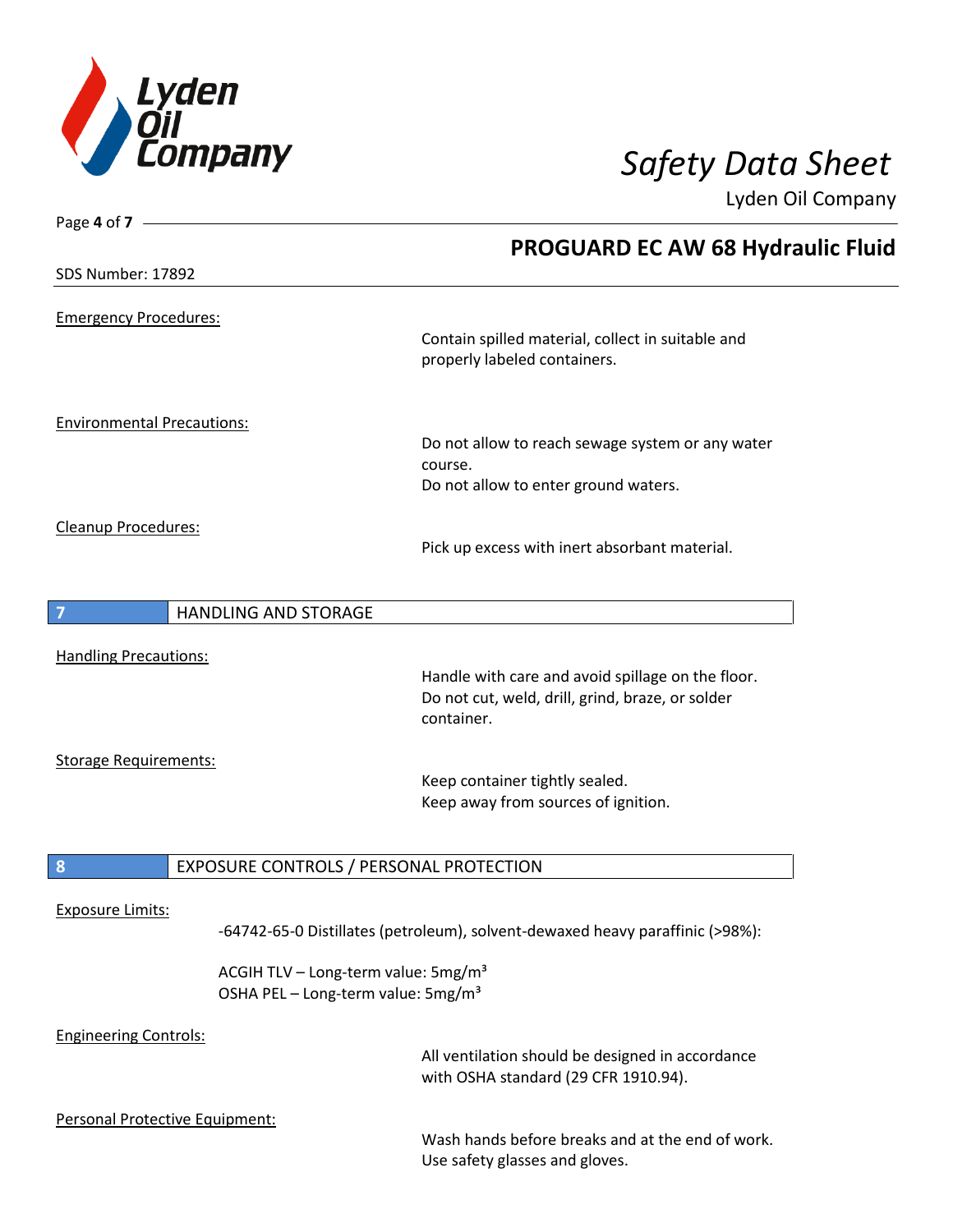

SDS Number: 17892

Page **5** of **7**

# **PROGUARD EC AW 68 Hydraulic Fluid**

### **9** PHYSICAL AND CHEMICAL PROPERTIES

| Color:                        | Amber                                       |
|-------------------------------|---------------------------------------------|
| <b>Physical State:</b>        | Liquid                                      |
| Odor:                         | Data not available                          |
| Odor Threshold:               | Data not available                          |
| pH:                           | Data not available                          |
| <b>Melting Point:</b>         | Data not available                          |
| <b>Boiling Point:</b>         | $>425^\circ$ F                              |
| <b>Boiling Range:</b>         | Data not available                          |
| Flash Point:                  | 248.9° C / 480° F (PMCC method)             |
| <b>Evaporation Rate:</b>      | Data not available                          |
| Flammability:                 | Data not available                          |
| Flammability Limits:          | Data not available                          |
| Vapor Pressure:               | Data not available                          |
| Vapor Density:                | Data not available                          |
| <b>Relative Density:</b>      | Data not available                          |
| Solubilities:                 | Insoluble in water                          |
| <b>Partition Coefficient:</b> | Data not available                          |
| Auto-Ignition Temperature:    | Data not available                          |
| Decomposition Temperature:    | Data not available                          |
| Viscosity:                    | 68 mm <sup>2</sup> /sec (kinematic at 40°C) |

| <b>10</b>                   | STABILITY AND REACTIVITY |                                                                  |
|-----------------------------|--------------------------|------------------------------------------------------------------|
| Stability:                  |                          | Stable under normal conditions.                                  |
| Reactivity:                 |                          | Not reactive under normal conditions.                            |
| Conditions to Avoid:        |                          | Extreme temperature, sparks, open flame, and<br>direct sunlight. |
| <b>Hazardous Reactions:</b> |                          | No known hazardous reactions.                                    |
| Incompatible Materials:     |                          | No further relevant information available.                       |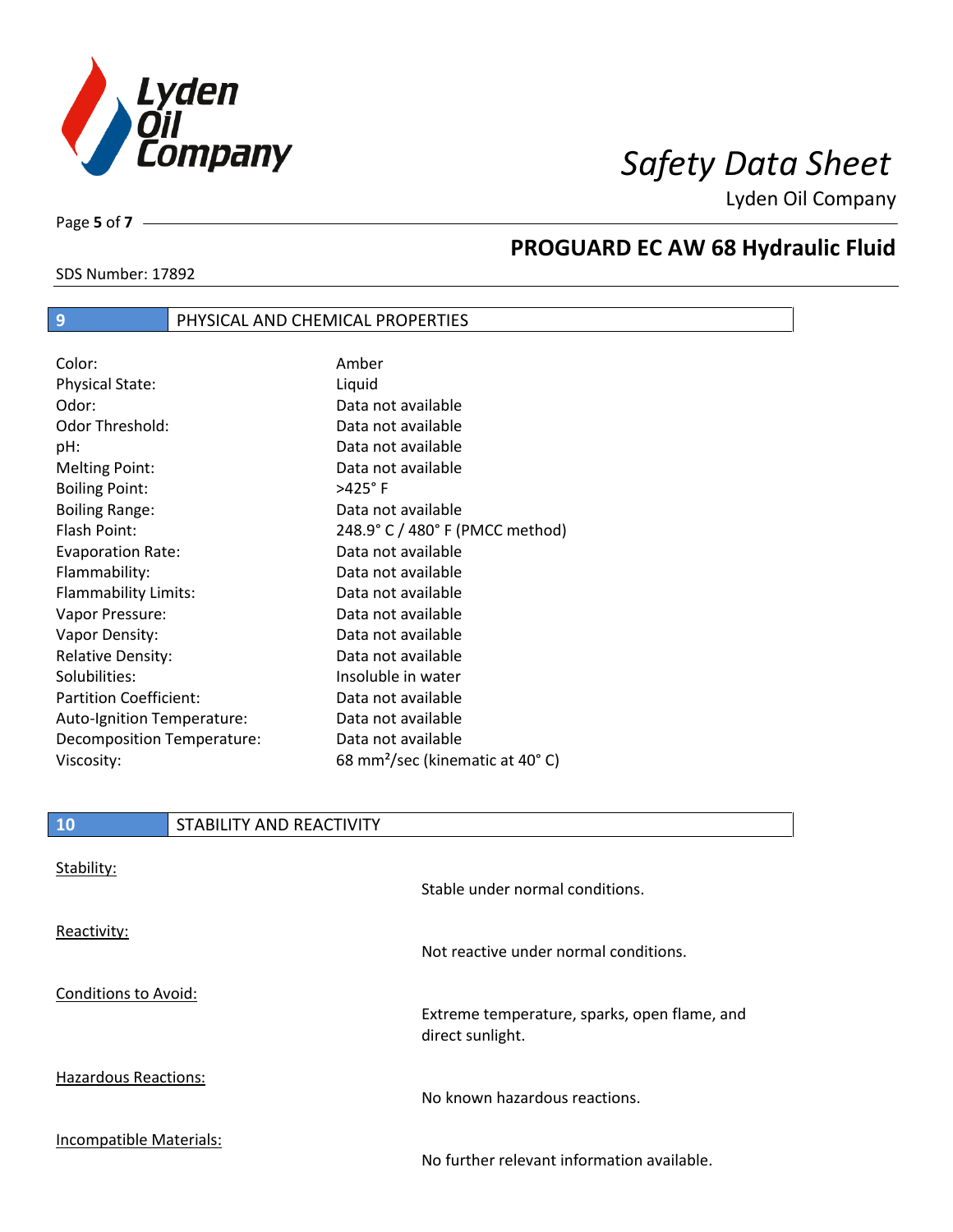

| Page 6 of 7 $\cdot$            |                                     |                                                                                                                           | Lyden Oil Company |
|--------------------------------|-------------------------------------|---------------------------------------------------------------------------------------------------------------------------|-------------------|
|                                |                                     | <b>PROGUARD EC AW 68 Hydraulic Fluid</b>                                                                                  |                   |
| <b>SDS Number: 17892</b>       |                                     |                                                                                                                           |                   |
| <b>Decomposition Products:</b> |                                     | Hazardous decomposition products are not<br>expected to form.                                                             |                   |
| <b>11</b>                      | <b>TOXICOLOGICAL INFORMATION</b>    |                                                                                                                           |                   |
| Routes of Exposure:            |                                     |                                                                                                                           |                   |
|                                |                                     | Skin and eye contact are the primary routes of<br>exposure although exposure may occur following<br>accidental ingestion. |                   |
| <b>Exposure Effects:</b>       |                                     |                                                                                                                           |                   |
|                                |                                     | Repeated skin contact may cause dermatitis or an<br>oil acne.                                                             |                   |
| <b>Measures of Toxicity:</b>   |                                     | No test data available.                                                                                                   |                   |
|                                | Carcinogenic/Mutagenic Precautions: |                                                                                                                           |                   |
|                                |                                     | Non-carcinogenic and not expected to be<br>mutagentic.                                                                    |                   |
| 12                             | <b>ECOLOGICAL INFORMATION</b>       |                                                                                                                           |                   |
|                                |                                     |                                                                                                                           |                   |
| <b>Ecological Precautions:</b> |                                     | Avoid exposing to the environment.                                                                                        |                   |
| <b>Ecological Effects:</b>     |                                     | No specific environmental or aquatic data available.                                                                      |                   |
| 13                             | DISPOSAL CONSIDERATIONS             |                                                                                                                           |                   |

### Disposal Methods:

Dispose of waste material in accordance with all local, state, and federal requirements.

### Disposal Containers:

Use properly approved container for disposal.